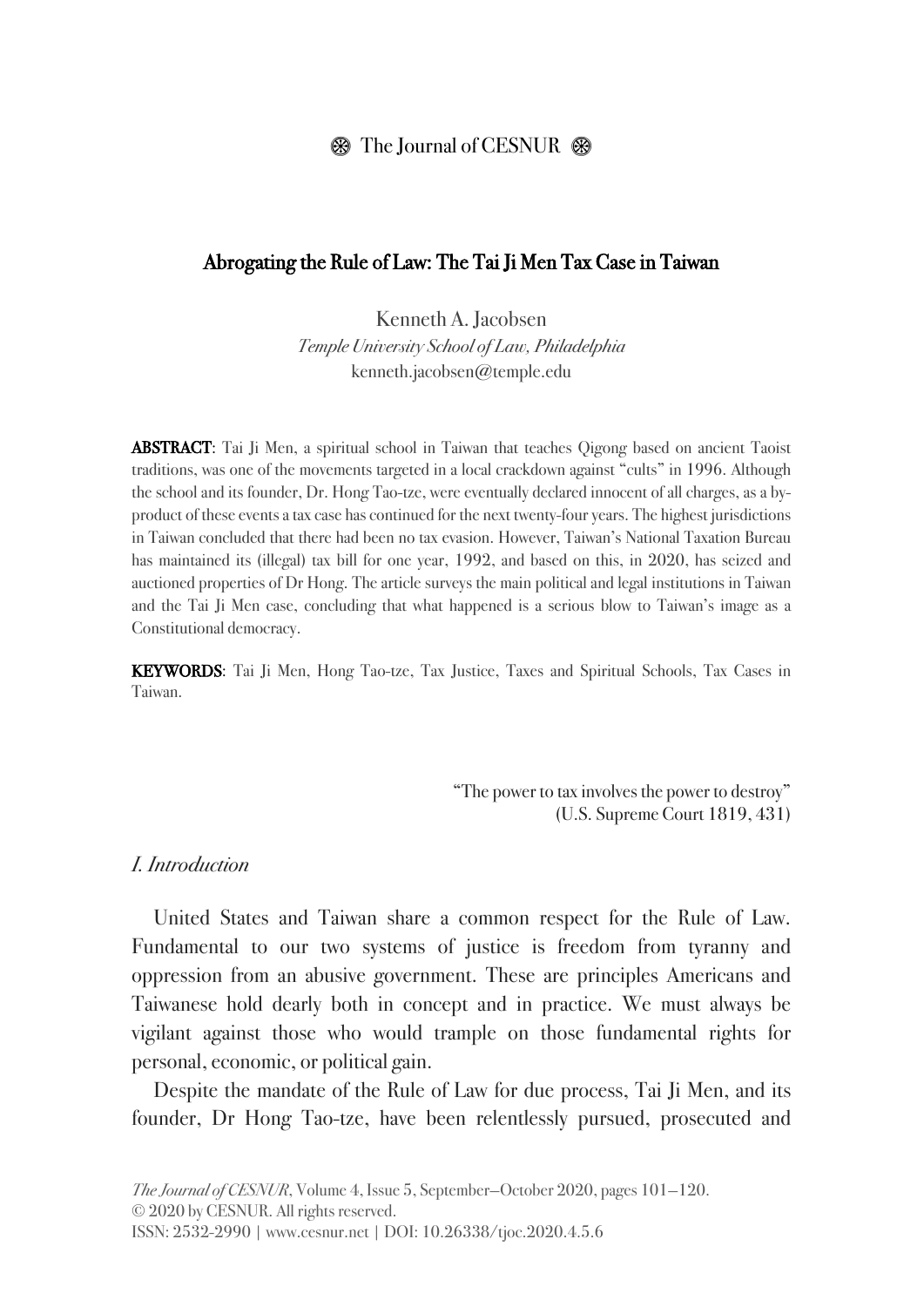persecuted for 24 years by rogue government officials seeking to collect taxes on financial gifts made by members of Tai Ji Men to Hong. Although bogus criminal and administrative cases brought by these unscrupulous government officials for tax years 1991, 1993, 1994, 1995, and 1996 have all been resolved in favor of Tai Ji Men and Hong, tax officials have continued to pursue their case for 1992, until land belonging to Hong was seized and auctioned in 2020. The case for 1992 is identical in all respects to the other years for which Tai Ji Men and Hong were exonerated. That 1992 case should have been dismissed as well.

# *II. Taiwan's Constitutional Branches of the Government*

The system of Constitutional democracy in Taiwan, like that of the United States, has three traditional branches of national government: the Executive Branch, the Legislative Branch, and the Judicial Branch. But Taiwan has two additional branches—the Control and Examination Branches (Government of Taiwan 2016).

A. The President and Vice President of the Republic and the Executive Yuan

The Executive branch consists of two Constitutionally distinct entities. Instead of having a single President, there are actually two chief executives: the President of the Republic and the President (called the Premier) of the Executive Yuan. The President and Vice President of Taiwan are jointly elected by popular vote for a term of four years. The President's main tasks are to direct international relations, including the use of the armed forces. Additionally, the President appoints the President (Premier) of the Executive Yuan and nominates members of other branches of government, including members of the Control Yuan, of the Examination Yuan, and the Grand Justices of the Judicial Yuan.

The Executive Yuan has a number of ministers and chairpersons of committees. In addition to supervising the subordinate agencies of the Executive Yuan, the Premier also:

— performs the duties of the President in the event of vacancies in the presidency;

— presents administrative policies and reports to the Legislature; and

— countersigns laws and decrees promulgated by the President (Government of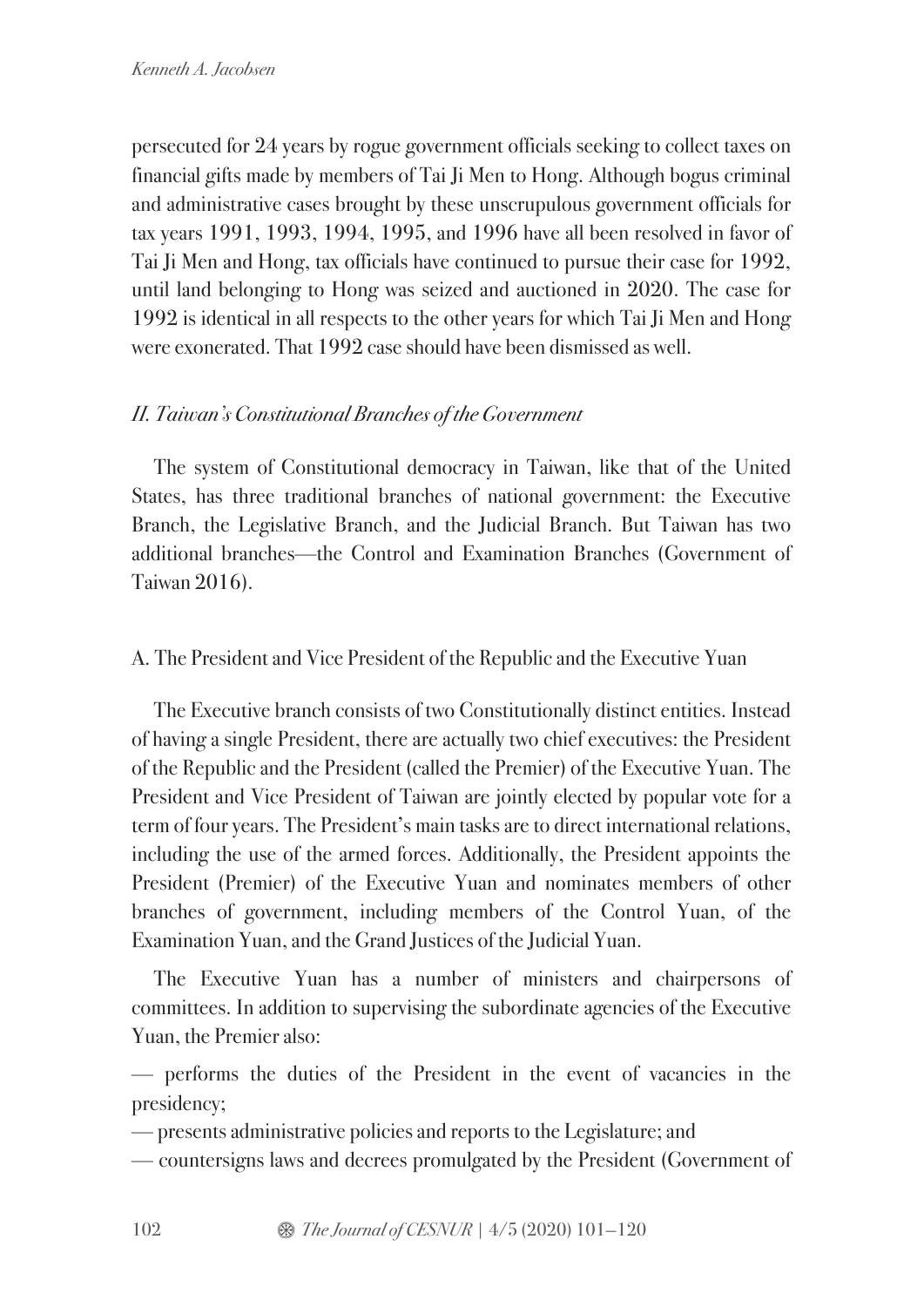#### Taiwan 2016).

#### B. The Legislative Yuan

The Legislative Yuan is the highest legislative body of the state, consisting of popularly elected representatives who are eligible to stand for re-election.

As prescribed in the Constitution, the Legislature has broad general legislative powers; confirms emergency decrees issued by the President; receives reports on the state of the nation from the President; receives reports on administration and revision of government policy; examines budgetary bills and audit reports; grants or withholds consent to Presidential nominations to top government posts, including nominees for the Control Yuan and the Examination Yuan; amends the Constitution (subject to a subsequent popular referendum); and hears and settles disputes between the Central and local governments.

In exercising their legislative functions, legislators enjoy broad immunity for opinions expressed or votes cast, and no member of the Legislative Yuan may, except in extreme circumstances, be arrested or detained without the consent of the Legislature (Government of Taiwan 2016).

#### C. The Control Yuan

The Control Yuan exercises the powers of impeachment, censure, and audit. Members of the Control Yuan (including its President and Vice President) are nominated and appointed by the nation's President with the consent of the Legislative Yuan for a fixed term, which may be renewed. The Constitution empowers the Control Yuan to institute impeachment proceedings against public officials (except for the President and the Vice President of the Republic). The Control Yuan may also file a written censure against offending public officials, after which the case goes to the appropriate authority for action—the Commission on the Discipline of Public Functionaries in the case of a civil servant, or the Ministry of National Defense for military personnel.

The Control Yuan may investigate and propose corrective measures concerning the operations of the Executive Yuan and its subordinate agencies. The Control Yuan also exercises the power of audit through its Ministry of Audit, which oversees the budgets of all government organizations. The head of the ministry, the auditor-general, is nominated by the President and appointed with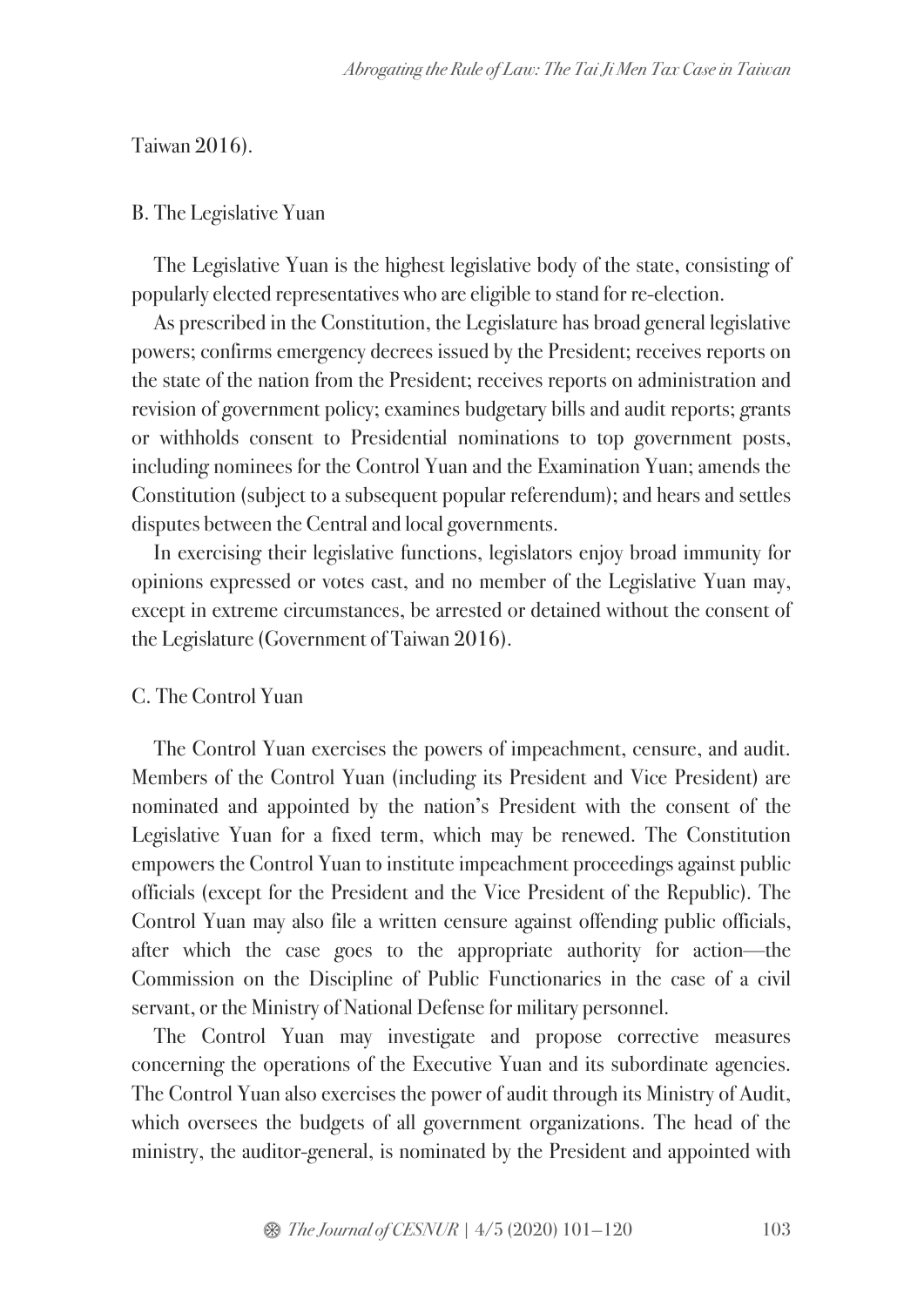the consent of the Legislature, and is responsible for auditing central government expenditures.

It is this unique feature of Taiwan's Constitution that distinguishes it from other democratic Constitutions—the provision for a special branch of the government to watch over wayward politicians and bureaucrats. The Control Yuan has the power, by itself, to direct the Executive Yuan to remove any elected and appointed public official from office. The intent was to create an independently elected watchdog group with real power and authority. The Control Yuan is authorized to review government documents, question governmental officials, and punish offenders if it believes there is neglect of duty or violation of law. If it believes that a law was violated, it has the obligation to turn its findings over to a court of law (Government of Taiwan 2016).

# D. The Judicial Yuan

The Judicial Yuan is vested with the power of interpretation, adjudication, discipline, and judicial administration. Justices of the Judicial Yuan, including that body's President and Vice President, are nominated and appointed by the President of the Republic with the consent of the Legislative Yuan. The justices interpret the Constitution and unify the interpretation of laws and ordinances. The Constitutional Court is also empowered to review and decide on the impeachment of the President or the Vice President of the Republic after such an action is proposed by the Legislative Yuan.

# — Commission on the Disciplinary Sanctions of Functionaries

Cases involving public functionaries are heard by the Commission on the Disciplinary Sanctions of Functionaries. The decisions of the Commission are final, but a re-adjudication may be granted when legitimate grounds exist. Cases involving judges and prosecutors are heard by the Judicial Yuan's Court of the Judiciary.

# — Court System

The Judiciary has three levels: district courts and their branches, which hear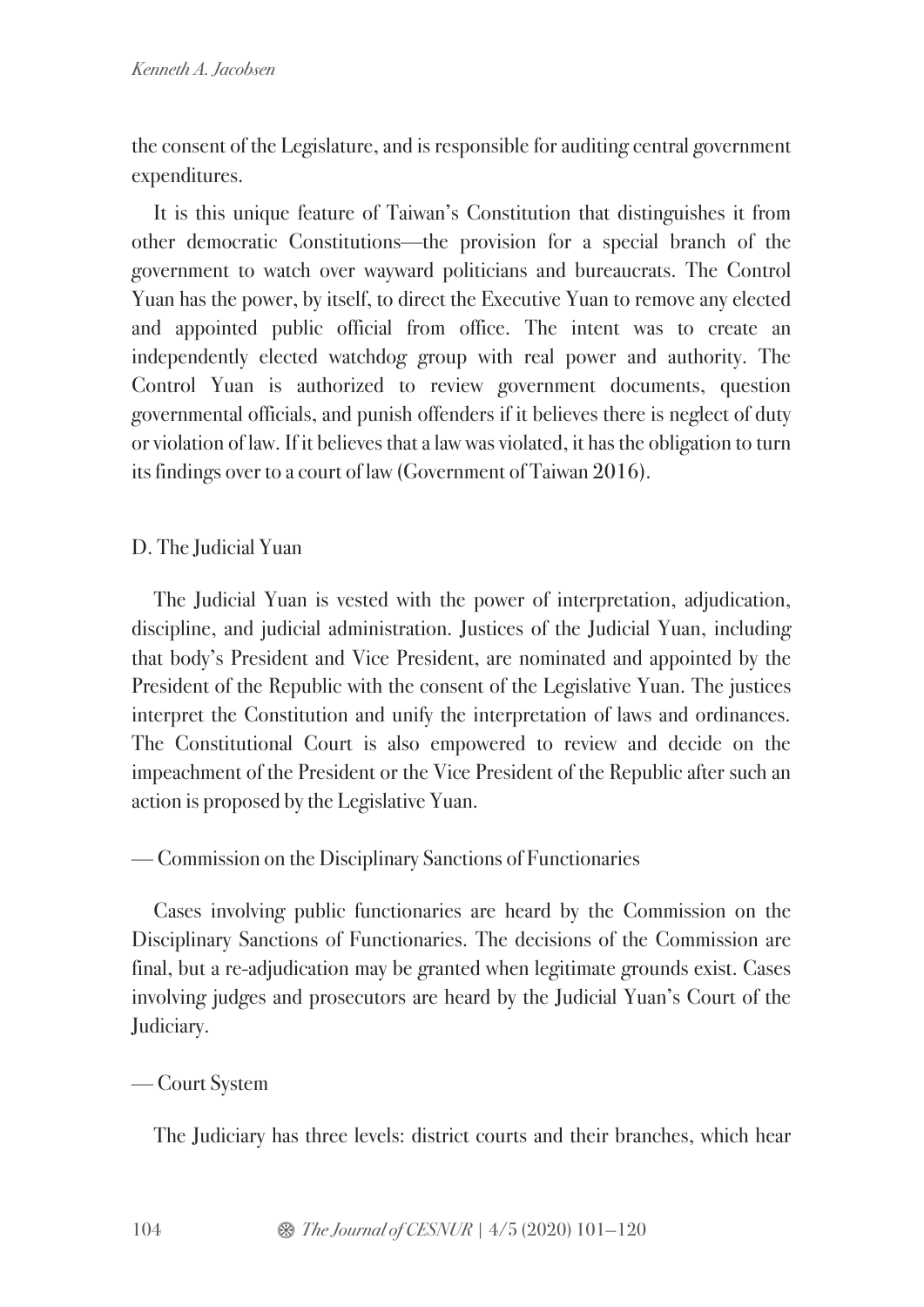civil and criminal cases in the first instance; high courts and their branches at the intermediate level, which hear appeals against judgments of district courts and their branches; and the Supreme Court at the highest appellate level, which reviews judgments by lower courts for compliance with pertinent laws or regulations.

## — Supreme and High Administrative Courts

National law mandates use of the "two-level and two-instance system" for administrative litigation. One Supreme Administrative Court and three high administrative courts have been established to adjudicate administrative cases since this law's promulgation in 2000.

The administrative courts have a separate authority from that of the other courts in the system. Any person who claims that his or her rights or interests have been violated by an administrative action on the part of a government agency may institute administrative proceedings before a high administrative court. The high administrative courts decide questions of both fact and law, while the Supreme Administrative Court decides only questions of law (Government of Taiwan 2016).

### E. The Examination Yuan

The Examination Yuan is responsible for the nation's civil service system. It oversees examinations; qualification screenings; security of tenure; monetary assistance in case of death; retirement; and all legal matters relating to the employment, discharge, performance evaluation, scale of salaries, promotion, transfer, commendation and presenting of awards to civil servants. The Examination Yuan has a president, a vice president, and 19 members, all of whom are appointed for six-year terms by the nation's President with the approval of the Legislative Yuan. At the end of their terms, they may be re-appointed (Government of Taiwan 2016).

It is against this backdrop of Constitutional authority, including a unique branch of government specifically charged with investigating and, if appropriate, punishing bureaucrats and other government officials, that the Tai Ji Men tax case unfolded for more than two decades.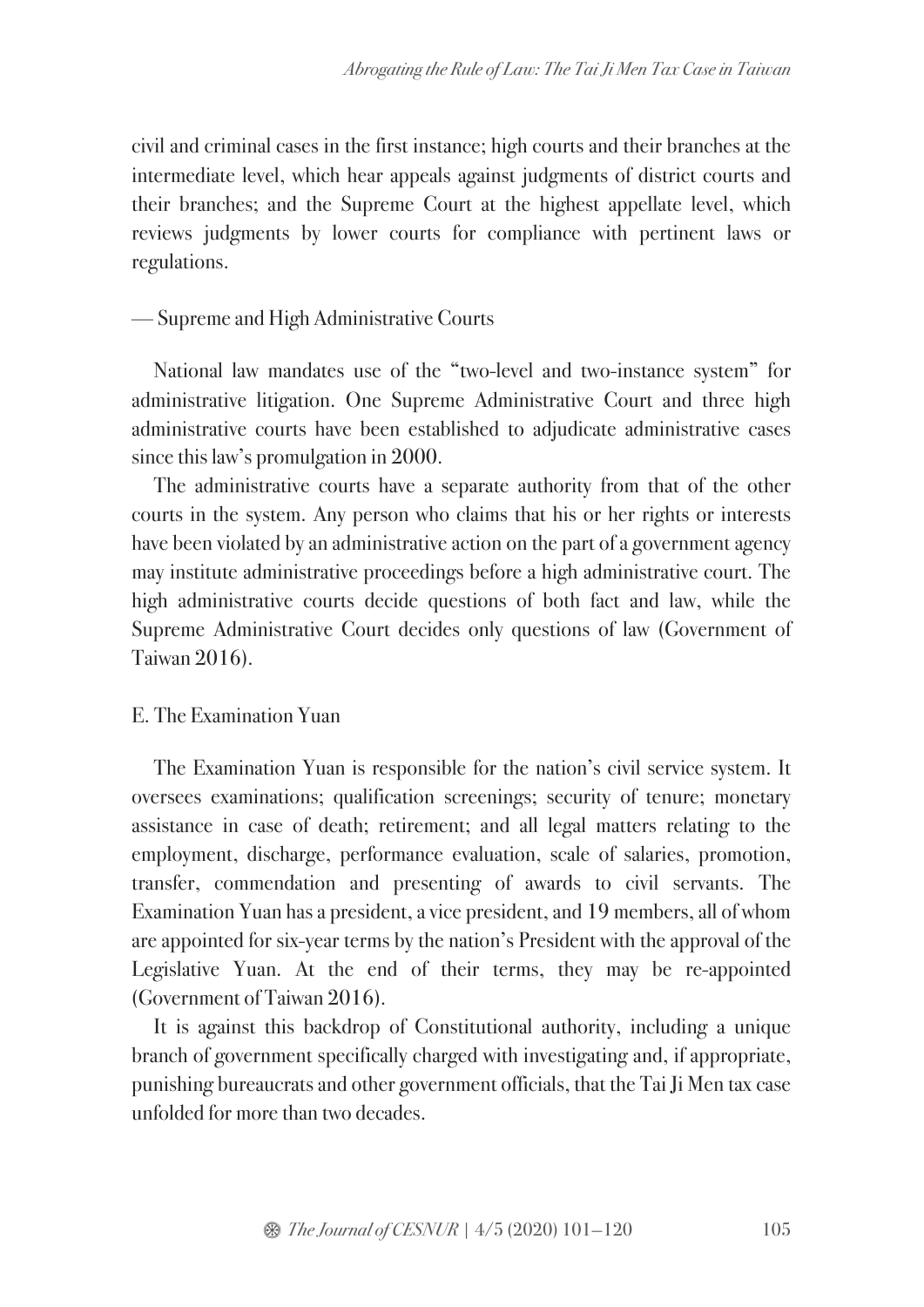# *III. The TaiJi Men Tax Case*

Tai Ji Men is a school of martial arts which practices Qigong, a regimen of movements, exercises and mental concentration said to improve not just physical well-being but also emotional and spiritual health. Dr. Hong Tao-tze, the founder of Tai Ji Men, is said to have inherited this ancient art form developed over thousands of years in China from past, great martial arts masters. Tai Ji Men integrates dance, music, drumming, flags and elaborate ceremonies into its study and celebration of traditional Chinese culture, and international advocacy for world peace and love. The organization merges medicine, philosophy, literature, education, and other disciplines into a holistic approach to the martial arts and overall physical, mental, and spiritual improvement through the practice of Qigong (Tai Ji Men Qigong Academy 2000).

Tai Ji Men Qigong is passed on from Hong ("Shifu," a type of father and teacher) to students called "dizi." The organization places great value on moral principles. Aspiring dizi must follow ancient rituals to show their respect and sincerity before being accepted as members of Tai Ji Men. The ties between the Shifu and his dizi are deep and strong, as are the relationships among the dizi themselves.

Dizi offer honorariums to their master, Hong, in appreciation for the mental, spiritual, and physical growth that they experience after becoming members of Tai Ji Men. There is no tuition or other fees for joining Tai Ji Men or practicing Qigong at one of the many Tai Ji Men locations established in Taiwan. Tai Ji Men also has academies in the United States, largely located in California, which are tax exempt non-profit organizations under Section 501(c)(7) of the U.S. Internal Revenue Code. The honorariums indicate the dizi's respect for their Shifu, which is customary in Chinese culture.

Since Hong established the Tai Ji Men Qigong Academy in Taiwan in 1966, it has been a member of the Qigong and Martial Arts Associations. There has never been any martial arts or Qigong organization taxed in Taiwan because of honorariums offered by their members to their leaders or to the organization itself. The Taipei Martial Arts Association, the Chinese Martial Arts Association, and the Chinese Qigong Association have all confirmed that their member organizations have never been taxed by the Taiwan National Tax Bureau for receiving honorariums.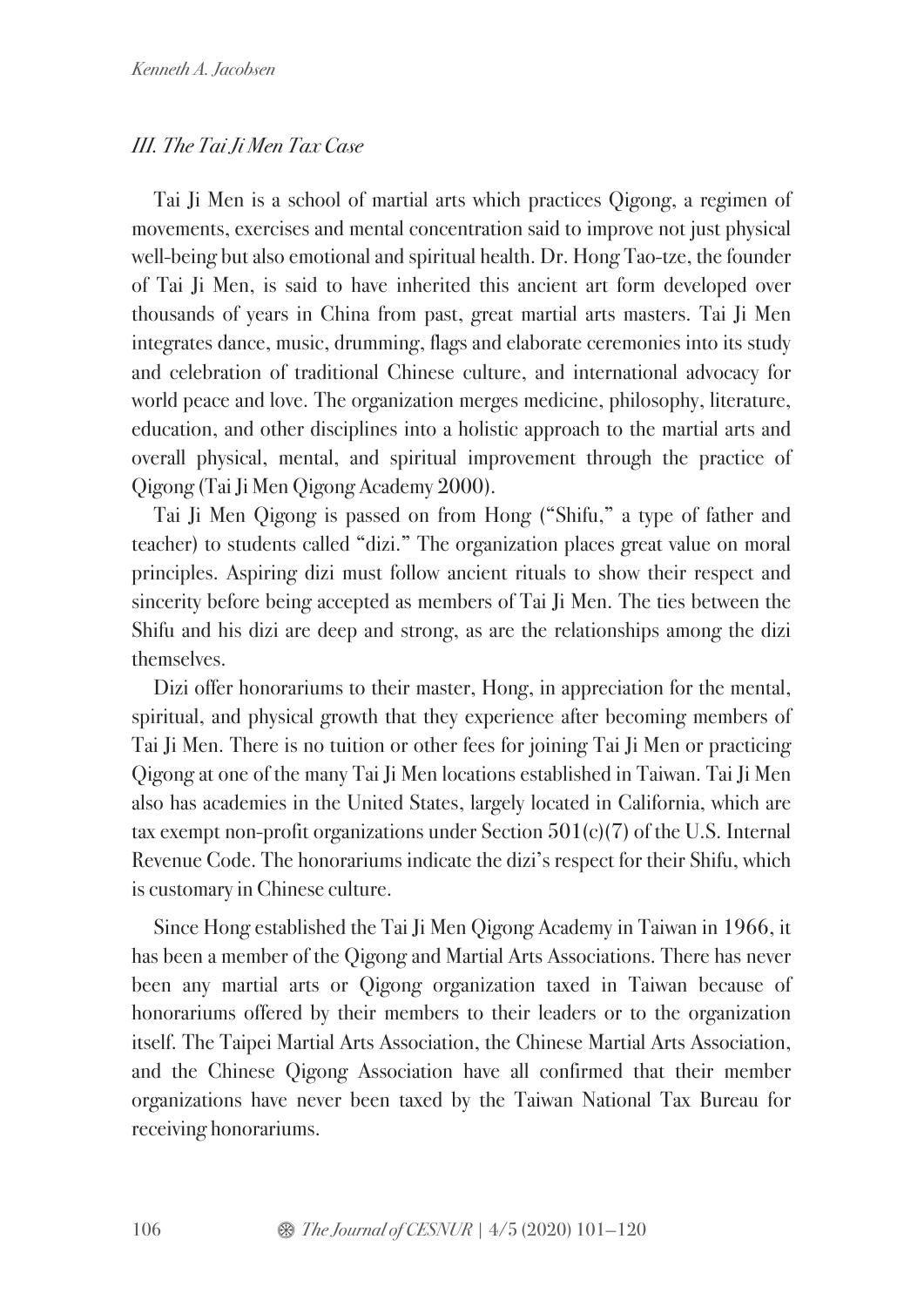Tai Ji Men Qigong Academy is also registered with the Ministry of Interior and the Taoism Association, which means that Tai Ji Men is a legally registered organization (*Global People Daily News* 2015).

# A. The Government Begins Its Crackdown on Tai Ji Men

1. 1994 through 1996: Prosecutor Hou's Search, Detention of Hong, and Frozen Assets

During 1994, 1995, and 1996, the National Tax Bureau ("NTB") conducted on-site inspections of Tai Ji Men. At that time, the NTB did not issue any tax bills, and Tai Ji Men did not have any tax issue. In 1996, the government began aggressively cracking down on religious "cults." In November, after receiving an anonymous letter about the Academy, the Kaohsiung District Prosecutor's Office searched the Kaohsiung branch of the Tai Ji Men Academy, and the Hsinchu District Prosecutor's Office interrogated Hong, and searched other Tai Ji Men academies. Again, no illegal acts or unlawful activity were found. On November 30, the Kaohsiung District Prosecutors Office concluded the matter, and the Hsinchu Office told the media on December 18th that it would follow suit.

The very next day, on December 19, Prosecutor Hou Kuan-jen searched Tai Ji Men's facilities and dizi's homes based on unspecified complaints about the nature of Tai Ji Men's activities. For the next month, Hou continued to search the residences of Tai Ji Men's members. Investigators even attempted to take away some of the dizi's children from elementary schools during class hours in order to intimidate their parents, but failed when the schools notified the parents. When some of the members proposed to take to the streets to protest this treatment, Hong, through his lawyer, asked his members to remain patient and peaceful, and not to cause any social instability. Tai Ji Men's members followed his instruction, and avoided any altercation or confrontation with the authorities.

On December 19, Hou detained Hong (for this, and subsequent details of the cases until 2016, see Tan, Ding, and Huang 2016; I have also had access to the main legal documents of the cases). Subsequent to his initial incarceration, Hou transferred Hong to six different detention centers. Whenever Hong was transferred, unlike the conventional practice of confinement of those who were alleged to have committed economic crimes, Hou placed Hong in cells with hardened criminals.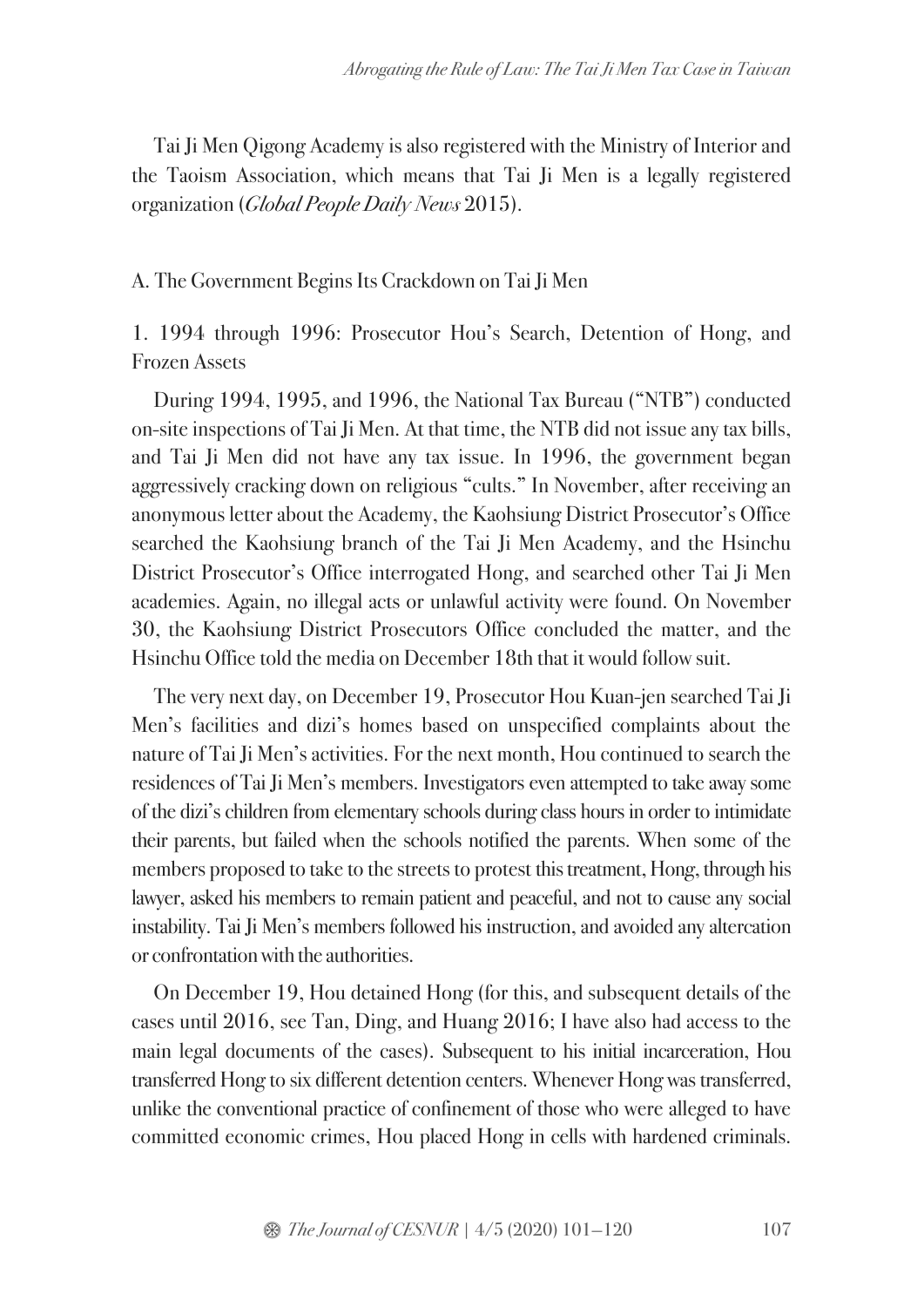Hou asked Hong's cellmates to testify against him by fabricating stories and statement that were never made by the prisoner.

During Hong's detention, he was allowed to meet only his lawyer. The winter incarceration, harsh environment, and mistreatment by prison authorities caused serious injuries to Hong, almost resulting in the amputation of his feet.

During the 118 days from the date of detention to the issuance of an indictment, Hou, interrogated Hong three times, for 29 minutes, asking only 13 questions.

On December 23, Hou froze all of Hong's and his wife's assets, including the wife's dowry and assets unrelated to Tai Ji Men. Hong had nothing to pay for his family's basic living expenses and their children's education. The twelve facilities of Tai Ji Men in Taiwan were immediately impacted. The payment source for rent, utility bills and other miscellaneous expenditures incurred by the facilities was lost. However, no facilities were shut down, and the regular activities of the facilities continued.

On December 25, Prosecutor Hou publicly encouraged those who had been "victimized" by the allegedly unlawful activities of Tai Ji Men to identify themselves on a list of victims maintained by a so-called "self-help" association. This entire organization was a sham, as found by the Control Yuan and three criminal courts. Tsai Chang-pin, the president of the self-help association whom Hou encouraged victims to join, stated that he was defrauded of NT\$30 million. However, at a hearing on July 20, 2001 at the Taipei District Court,JudgeChao Tze-jung found that Tsai had lied. Tsai finally admitted that the NT\$30 million loss was a complete fabrication.

Similarly, on September 19, 2001 at the Taipei District Court, Tseng Pi-yun, the vice president of the self-help association, admitted that she had used the names of her two sons and 19 other individuals, in order to claim that she had sustained damages in the amount of NT\$3 million from Tai Ji Men's activities. Her scheme was exposed during a hearing before Judge Chen Kun-ti of the Taipei District Court. Tseng was referred to the Taipei District Prosecutors Office for investigation for forgery of private documents.

At a court hearing on November 21, 2000, Chu Hui-ying, who claimed to be an attorney for the self-help association, assaulted Tai Ji Men members attending the hearing, and was sentenced to 20-days of detention for the attack. Tsai Chia-lung, another member of this self-help organization, filed numerous complaints and sent a letter to Kung Ling-cheng, the former Director-General of the National Police Agency,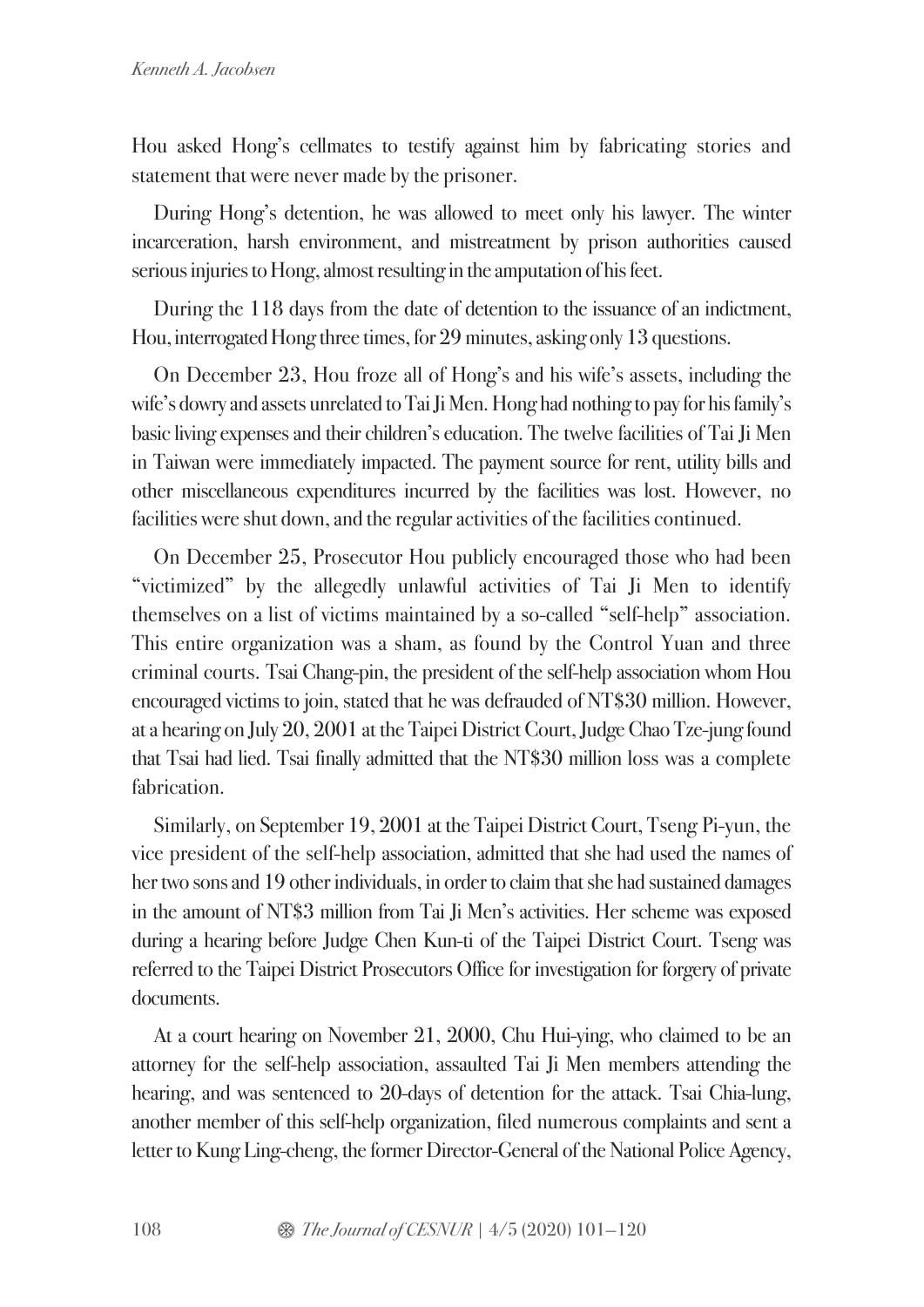falsely claiming that he was defrauded out of hundreds of thousands of dollars by Tai Ji Men. At a court hearing on June 5, 2002, the Taipei District Court thoroughly discredited and rejected the accusations.

In short, the self-styled "self-help" associations inspired and encouraged by Prosecutor Hou to draw out "victims" of the alleged Tai Ji Men fraud was itself a sham populated with and run by fraudsters themselves.

### 2. 1997: Indictment, and the Case Transferred to Taipei District Court

On April 15, 1997, the prosecution indicted Hong, his wife, and three Tai Ji Men dizi for "raising goblins" as a religious "cult," committing occupational fraud, and violating the Tax Collection Act. On May 26, 1997, after Hong was granted bail by the court, he stated to reportersand his supporters gathered at the Taipei District Court: "I don't know how to raise goblins. I do not conduct any fraud or evade taxes. Everything I do is lawful. As long as my disciples wish to learn, I will keep teaching."

But the indictment filed by Hou against Tai Ji Men had serious flaws. A week before the indictment was issued, Hou asked Shih Yueh-sheng, a tax collector who had never conducted an actual audit or investigation of any Tai Ji Men facility, to provide testimony that Tai Ji Men was a so-called "cram" school, and that it had engaged in tax evasion. Shih's testimony was the only testimony in Hou's indictment, which alleged that Tai Ji Men violated the Tax Collection Act.

Hou also inflated the balance in a Tai Ji Men bank account from NT\$610,000 to NT\$3.1 billion. Hou disclosed the information to the media on the day following the searches and raids on Tai Ji Men, before any bank balances could be verified, in order to leverage public opinion against the Academy and its founder, Hong. The money was described by Hou's indictment as both illegal proceeds from fraudulent activities and as cram school tuition. A "cram" school, as its name suggest, is a school where students engage in intensive study of a subject over a short period of time to master that subject, often for upcoming exams. The NTB referred to Tai Ji Men as a cram school to levy a tax on the "tuition" donated by its members as honorariums—as mentioned above, the first time that any such tax assessment had been levied against a martial arts academy in the country.

The prosecutor referred the case to the NTB. Without verifying the nature, source, amount, or character of any monies received by Tai Ji Men or Hong, and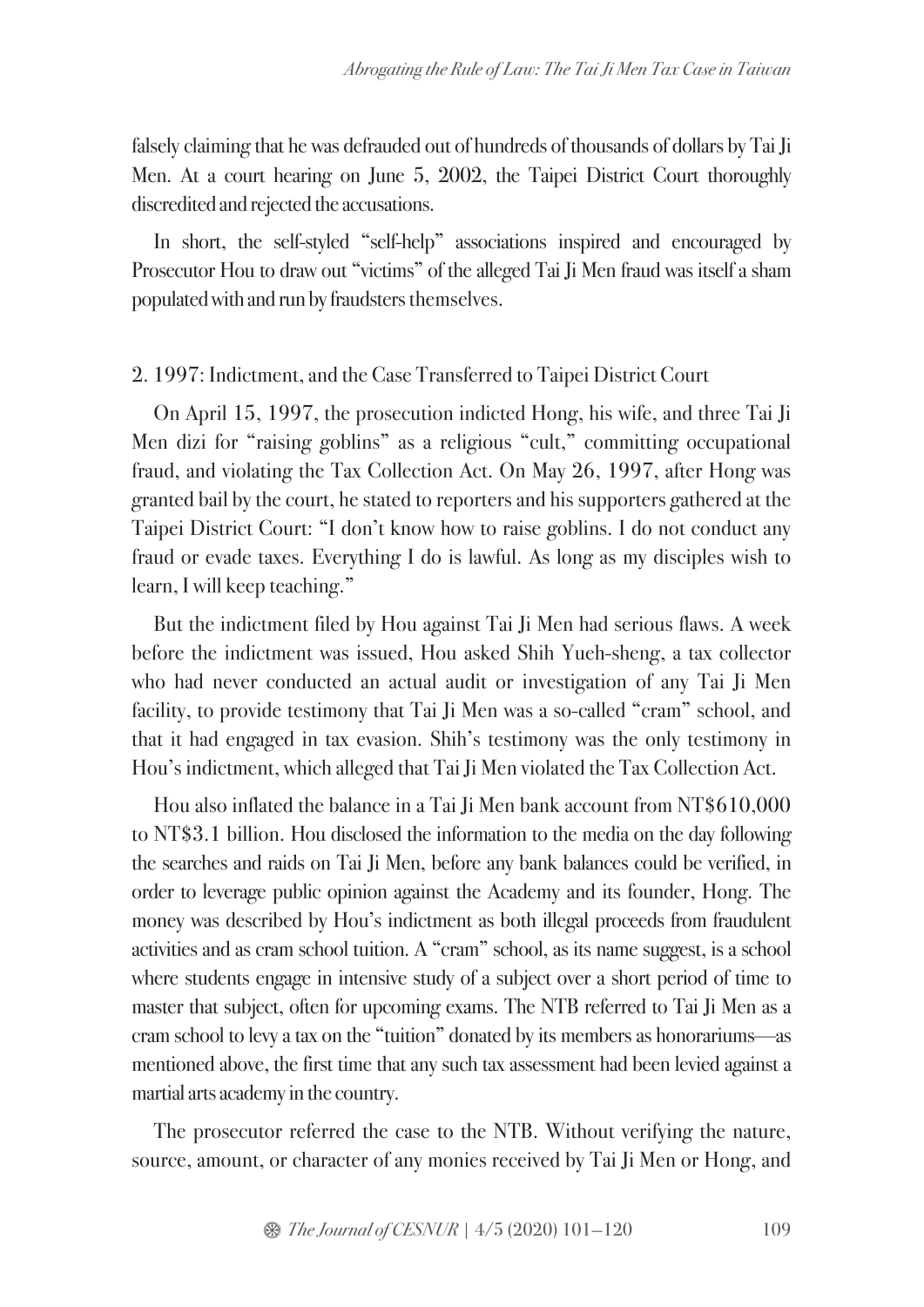without giving them any opportunity to explain the payments or assert any defense, the NTB imposed retroactive taxes and heavy fines and penalties, based solely on the strength of Prosecutor Hou's indictment.

On April 25, 1997, while the case was still underway at the Taipei District Court, Hou issued a letter to the Ministry of the Interior requesting the dissolution of Tai Ji Men, which he accused of being an "evil religious cult." On May 21, 1997, Hou issued similar letters to eight county and city governments in Taiwan to "order" the dissolution of Tai Ji Men. On June 18, 1997, Hou issued yet additional letters to the Public Works Department of Taipei City and the Taipei County Government demanding the termination of water and electricity to Tai Ji Men's facilities, and the execution of his "dissolution order." These letters were issued in an obvious attempt to prevent continued operation of Tai Ji Men's facilities. The closedown and dissolution orders from Hou's letters were not vacated until December 1999, when administrative relief was obtained.

As noted above, in December 1997, the NTB issued tax bills for 1991 through 1996 to Hong and his wife, imposing taxes, fines and penalties based solely on Hou's indictment, without waiting for a final court decision and without conducting its own audit. Critical of the NTB's failure to fulfill its mandated duty to conduct independent investigations before imposing such draconian punishment, the Ministry of Finance stated that taxes and penalties should not be assessed based solely on information provided by agencies with investigation authority or from indictments, and that the NTB should conduct its own independent investigation of the facts and make tax determinations based on the evidence produced during that process (Ministry of Finance [Taiwan] 2004).

The Ministry of Education, the agency with direct regulatory authority over cram schools, declared three times, from 1997 through 2000, that Tai Ji Men is not a cram school (Ministry of Education [Taiwan] 1997, 1999). The most recent was on December 21, 2000, during a Legislative Yuan public hearing hosted by Legislator Ting Shou-chung, when Tseng Wen-chang, a director from the Ministry of Education stated unequivocally that TaiJi Men is not a cram school. Although Chang Sheng-ford, the Director-General of the NTB at that time, was present at the hearing, the NTB continued to issue tax bills and levy taxes on Tai Ji Men, on the grounds that the school is a cram school and that the honorariums are disguised cram school tuitions.

Liu Li-hsia, an attorney representing the National Taxation Bureau of Taipei,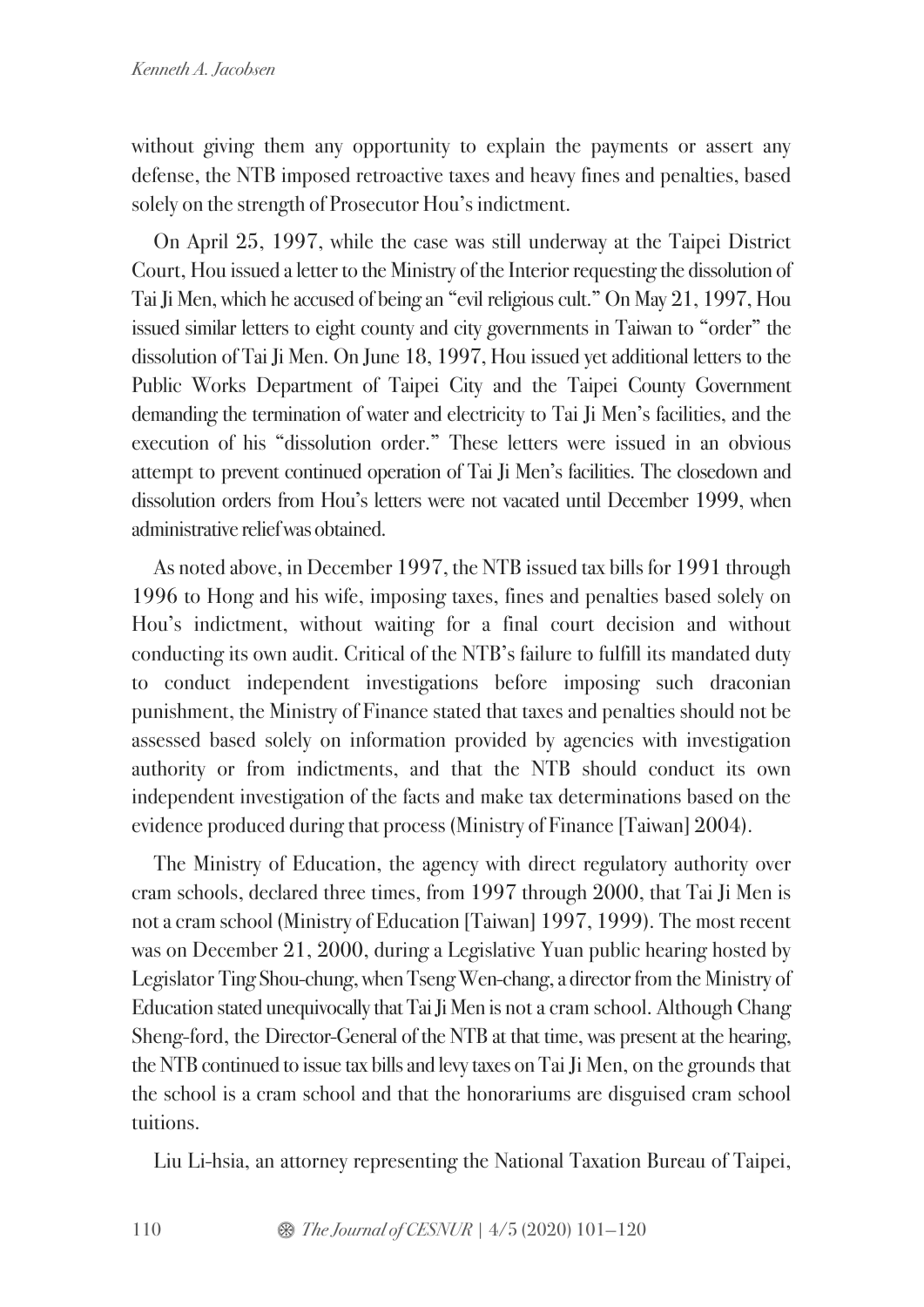stated during a hearing on November 17, 2004 before the Taipei High Administrative Court that her agency did not consider Tai Ji Men to be a cram school. It was not until August 3, 2012 that the NTB of Taipei admitted in official documents that Tai Ji Men is not a cram school. But the illegal tax bills continued.

## 3. 1998 to 2000: Administrative and Legislative Efforts to Resolve the Tax Issue

Since 1998, Tai Ji Men and Hong have also pursued administrative relief under the designated laws and procedures to lift the crushing burden of the tax bills and penalties. From 1998 through 2002, Tai Ji Men members submitted tens of thousands of documents attesting that the payments made were gifts and honorariums, not tuition to any school—cram or otherwise. The NTB unilaterally rejected all of these thousands of submissions but ten, recognizing only those ten honorariums as gifts.

During 1998 through 2002, the Petition and Appeals Committee of the Ministry of Finance set aside the tax assessments multiple times, requesting that the NTB investigate (as was its mandated duty) the nature of the honorariums, to ascertain if they were gifts or cram school tuitions. However, the NTB still did not conduct this inquiry, even after the tax dispositions were set aside by that Committee. On August 18, 2010, the Petition and Appeals Committee once again set aside the NTB's tax disposition. However, the NTB continued to treat the honorariums as cram school tuitions, and continued to issue tax bills for those gifts from Tai Ji Men members.

On September 1, 1999, 82 fourth-term legislators signed a joint petition, demanding that the NTB cancel the tax dispositions on the grounds that the NTB had issued tax bills in violation of due process. The Legislative Yuan has conducted extensive public hearings and meetings about the Tai Ji Men tax case for two decades. Some 296 legislators have signed petitions, introduced proposals, and requested the tax agency to cancel the tax bills to Tai Ji Men and Hong,all without success.

In 1999 and 2000, Finance Minister Yen Ching-chang and Deputy Finance Ministers Wang Teh-shan and Wang Jung-chou jointly stated that, since the Tai Ji Men tax case was derived from a criminal case, if the defendants were acquitted in the criminal case, the tax disposition would be cancelled. Although Tai Ji Men and Hong were fully exonerated of all criminal charges, the tax assessments and penalties remained and continued.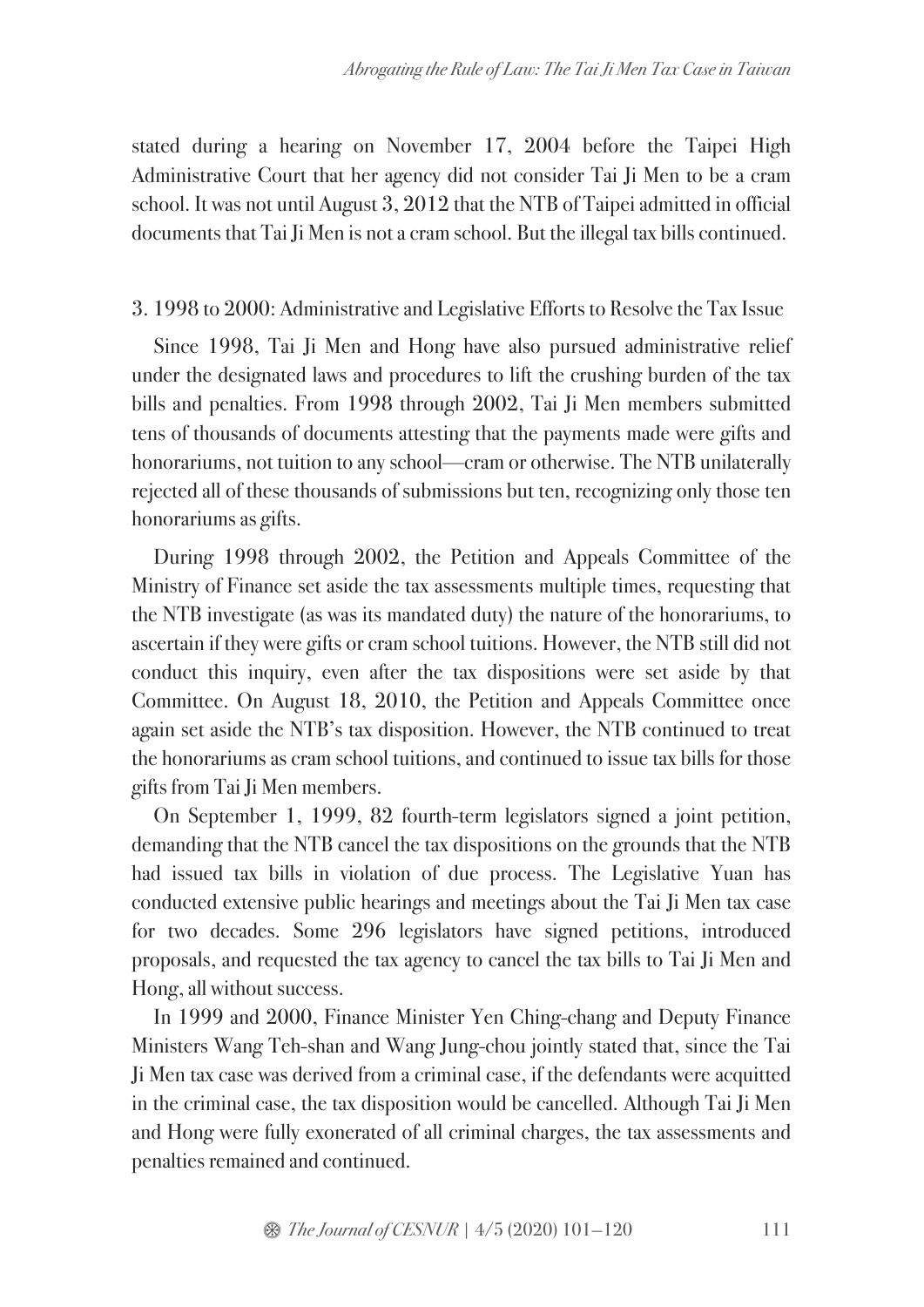# 4. 2001 to 2010: Prosecutor Hou's Violations of Law and Control Yuan's Request of Disciplinary Action

a. 2002: The Control Yuan's Report—Hou's Eight Violations of Law

On March 4, 2002, the Control Yuan issued a report finding that Prosecutor Hou had committed eight major violations of law while investigating Tai Ji Men. According to the Control Yuan's report, Hou violated the principle of confidentiality in the investigation; engaged in illegal searches; unlawfully froze personal assets; evaluated the case not in accordance with evidence; illegally demanded that the city and county governments shut down the facilities of the Tai Ji Men Academies; failed to allow defendants' counsel to be present during interrogations and other investigation; and questioned the defendant in an unlawful manner. As a result of finding of Hou's violations, the Control Yuan sent notice to the Ministry of Justice seeking disciplinary actions against Hou.

The Control Yuan also found that there were contradictions between the charges in the indictment and evidence produced as part of the investigation and thereafter. In response to the Control Yuan's finding of those contradictions, Hou admitted that he had not investigated the case properly. The Control Yuan would subsequently include the Tai Ji Men case as one of the major human rights protection cases in the Consolidated Report of the 3rd Term Control Yuan on Human Rights Protection released on January 7, 2005.

After receiving the official sanction letter from Control Yuan in 2002, the Ministry of Justice did not sanction Hou immediately. Instead, the Ministry of Justice responded that the matter of Hou's conduct would be deferred until after a final decision on the Tai Ji Men case was ultimately taken. The Ministry passed the issue of Hou's violations to the Taiwan High Prosecutors Office to conduct its own investigation. The Taiwan High Prosecutors Office put the matter on hold until 2007, when it belatedly announced that its investigation showed no legal violations by Hou. The Prosecutor's office also stated, as did the Ministry of Justice, that the statute of limitations for any disciplinary action against Hou began in June 1997 and lapsed on June 18, 2007, so no disciplinary action could be taken against Hou in any event.

In fact, the Control Yuan had completed its investigation report on March 4, 2002 and requested *ex officio* that the Ministry of Justice take strict disciplinary action against Hou. Moreover, Hou had admitted during the Control Yuan investigation that he sent letters to the Ministry of the Interior and county and city governments to order the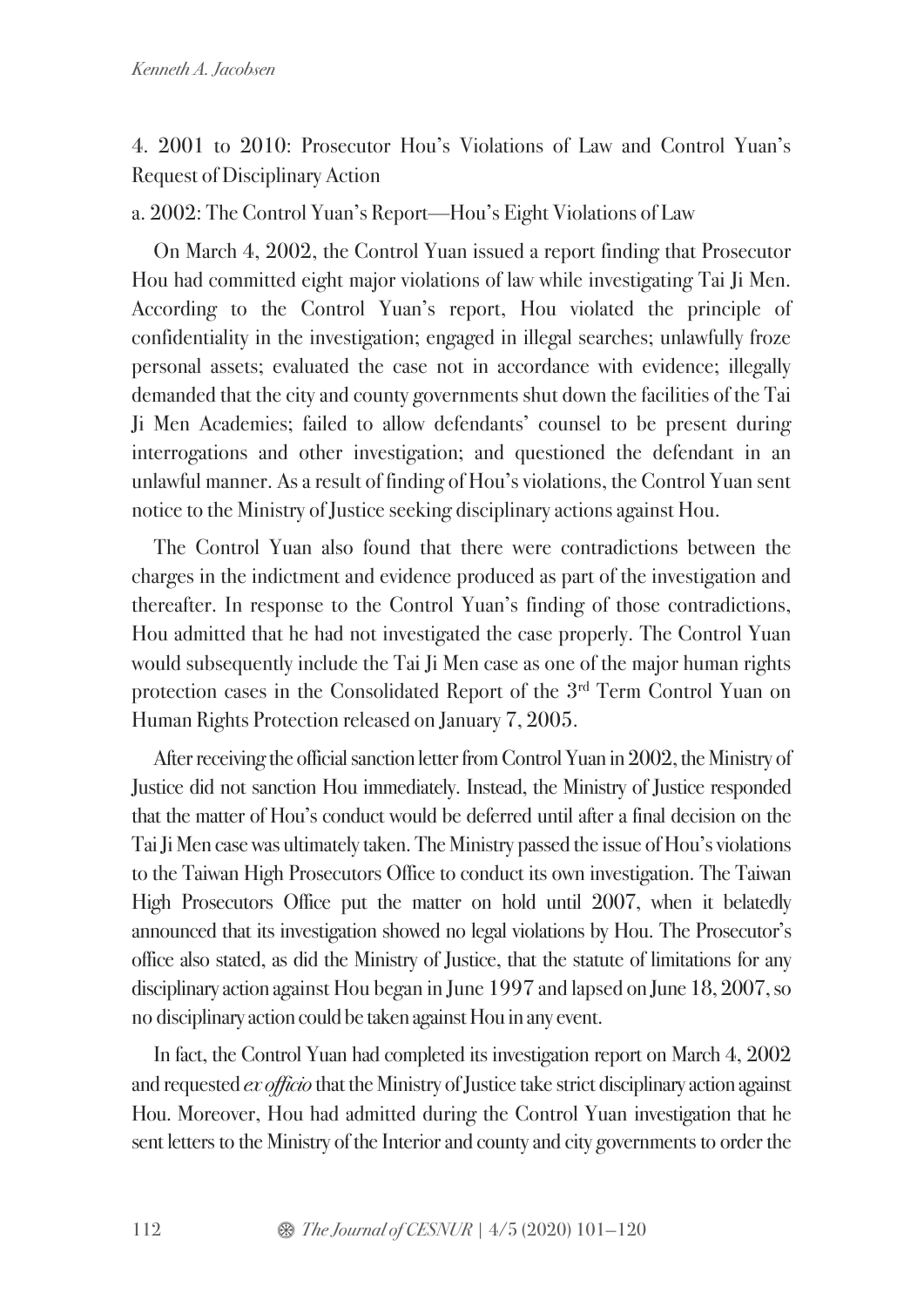dissolution of Tai Ji Men or to cut off the water and electricity supply. He admitted that he had done so without the required approval of his supervisor. In addition, he seized all of the property registered under the names of Hong and his wife based on unilateral, unsubstantiated allegations of a few witnesses. He also admitted that he had not verified that the "list of victims" was true and accurate.

On December 15, 2010, the Control Yuan issued a correction against the Ministry of Justice for failing to sanction Hou. The Ministry was accused of delaying any action before the expiration of the statute of limitations for the sanction, and the Control Yuan urged that the clash of the Constitutional system of separation of government powers gravely undermined the public credibility of the prosecutors' offices.

On October 30, 2007, December 17, 2007, February 22, 2008 and March 6, 2007, the Taiwan High Prosecutors Office summoned Hong, his wife, and various Tai Ji Men members, including Chen Tiao-hsin, for interrogation. According to the Ministry of Justice in a letter dated March 11, 2008, the interrogations were ostensibly to investigate the conduct and activities of Hou. That move enraged Yeh Yao-peng, a member of the Control Yuan, who believed that this was further harassment of Hong and his devotees, and that disciplinary action against Hou was still necessary. According to Yeh, although the AttorneyGeneral could ignore this matter, members of the Control Yuan would not turn deaf ears to this issue, since maintaining the integrity of the judiciary and the Constitution are its most important functions. On December 15, 2010, the Control Yuan issued a correction to the Ministry of Justice for the likelihood of violating the current Constitutional system of five powers, when it failed to directly sanction Hou according to the investigation of the Control Yuan, and referred the matter to the Taiwan High Prosecutors Office to carry out a new investigation.

# b. 2002: The NTB's Concealment of Evidence—The 206 Member Survey

From 2002 to 2003, the case entered another phase of administrative action. Five years after the tax bills were issued, on August 15, 2002, the NTB designed its own survey forms and conducted a survey on the nature of the honorariums. The NTB conducted the survey to comply with decisions of the Petition and Appeals Committee of the Ministry of Finance. Chang Sheng-ford, the Director-General of the NTB of Taipei at that time, ordered the survey forms distributed to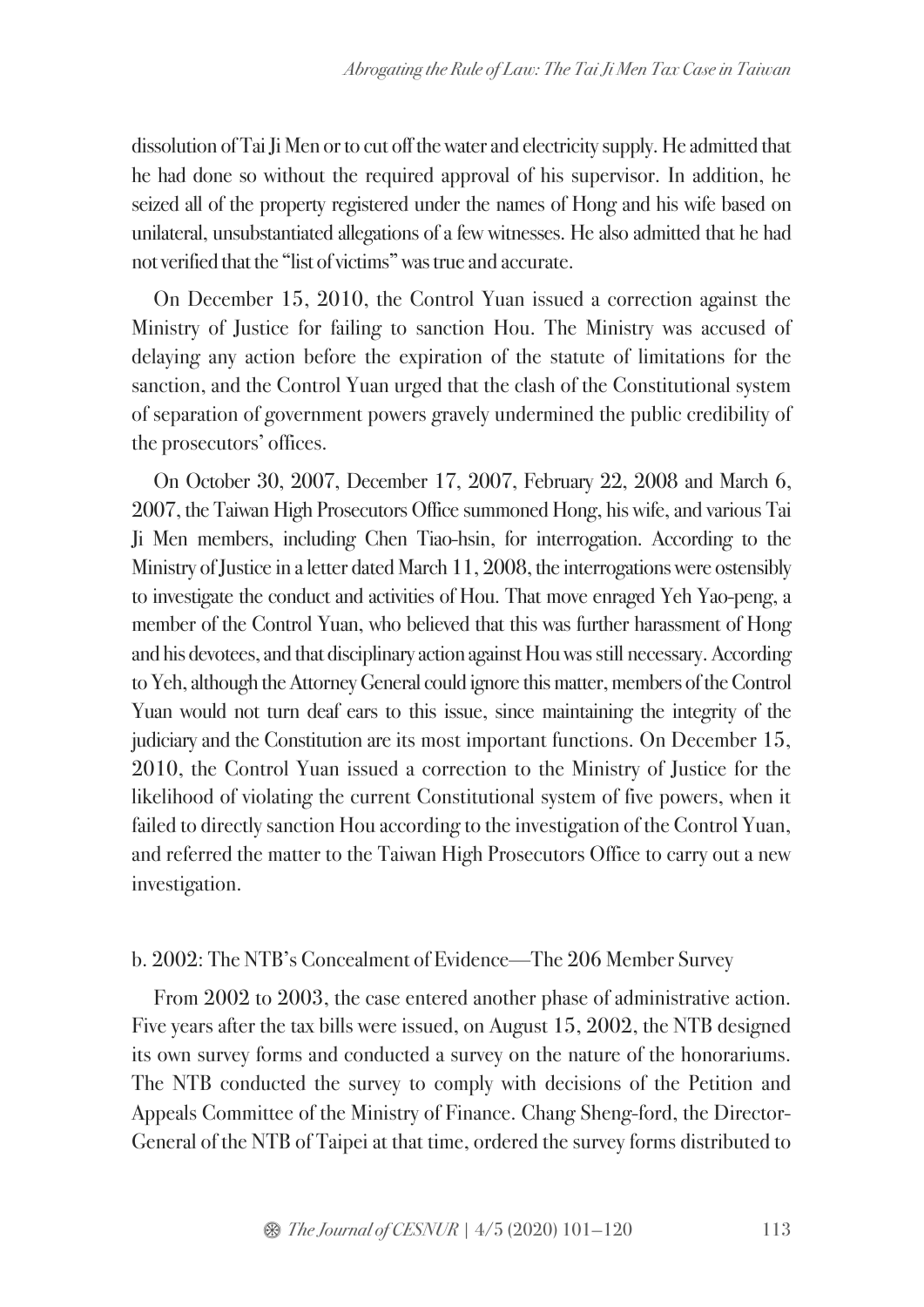select members of Tai Ji Men. 206 Tai Ji Men dizi returned the survey forms.

*All* of the 206 responding Tai Ji Men members indicated that their honorariums to Hong were gifts. Despite the results of its own survey, the NTB re-assessed the taxes and issued tax bills again on the grounds that the honorariums were not gifts but cram school tuitions. At the administrative appeal, the NTB represented that only nine respondents had indicated that the honorariums were gifts—a number known to Tai Ji Men lawyers to be untrue. The 206 responses were never provided to the Petition and Appeals Committee or to Tai Ji Men lawyers to verify the NTS' representations. Efforts by members of Tai Ji Men to obtain copies of their own response forms were rejected and thwarted by the NTB.

Based on the "evidence" provided by the NTB, the Petition and Appeals Committee rejected the administrative appeal on June 17, 2003. Hong and his wife therefore pursued additional remedies under the law.

On August 29, 2003, Hong was required to provide security so that the NTB of Taipei and the Administrative Enforcement Agency would defer enforcement of the tax assessments and penalties. Under Article 39 of the Tax Collection Act, unless a taxpayer pays half of the tax or provides a security equivalent in value to one half of the tax, the taxpayer's assets are subject to compulsory seizure. To prevent Tai Ji Men's facilities, which are used for its members' practice of Qigong, from being auctioned, Hong and his wife agreed that, as soon as the court lifted Hou's asset freeze, they would provide a security to the NTB.

On October 15, 2003, Judge Chao Tze-jung of the Taipei District Court lifted the asset freeze imposed on Hou. Despite the parties' prior agreement to use those assets for security and avoid compulsory enforcement under Article 39, just weeks later, on November 6, 2003, the Administrative Enforcement Agency and the NTB of Taipei jointly withdrew bank deposits and sold stocks without the knowledge of Hong or anyone else at Tai Ji Men. It was not until two years later that Chang Sheng-ford returned the assets as a "tax refund" to Hong, after the Administrative Court condemned his maneuver. While Chang Sheng-ford and his tax collectors received rewards and performance bonuses for monies collected from the Tai Ji Men case, Hong was deprived of assets and lost interests on property unlawfully seized and sold by the tax authorities.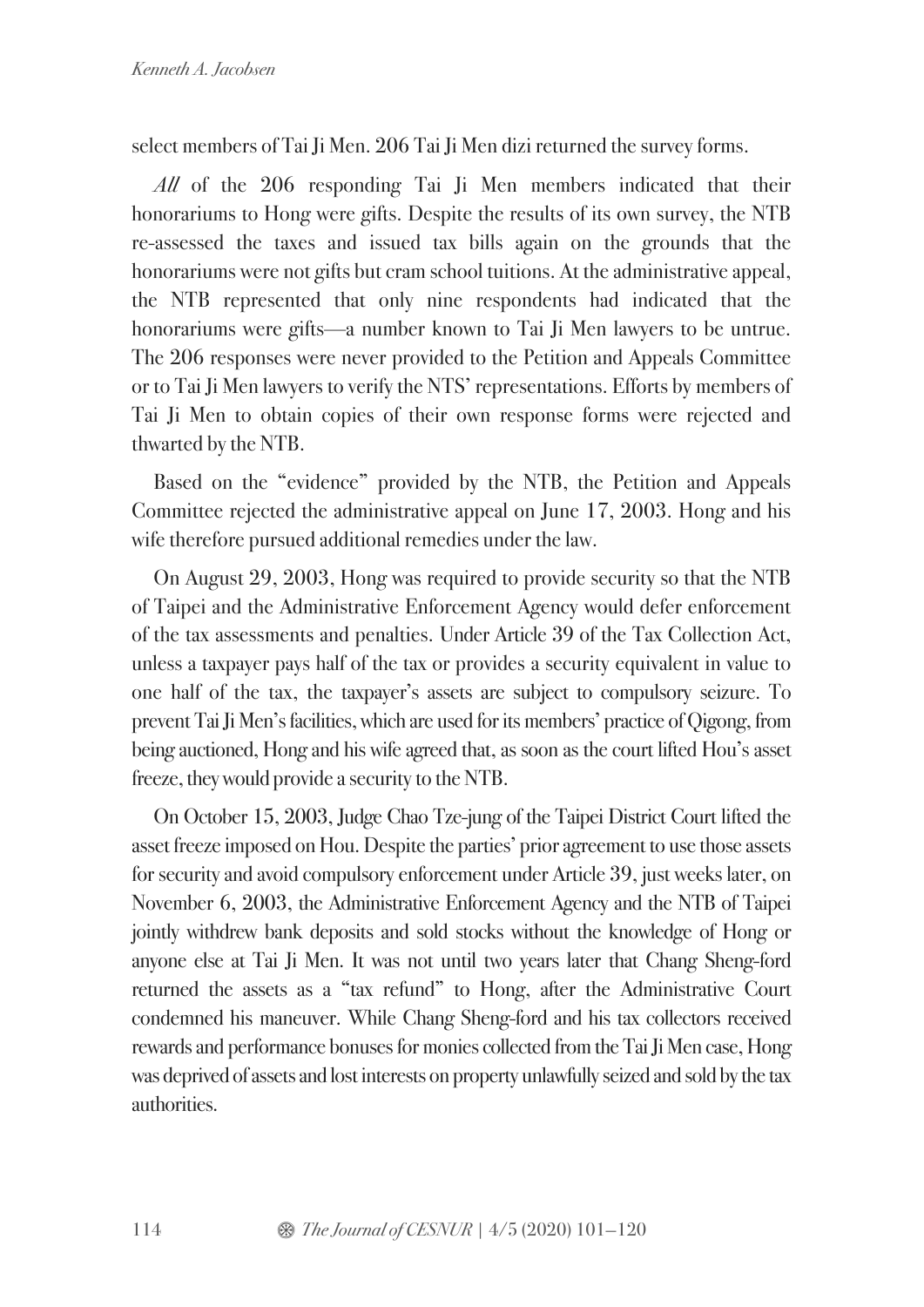### c. Vindication in Criminal Courts

All the three criminal trial decisions rendered during 2003 through 2009 found that the honorariums to Hong were gifts, and that there had been no fraud or tax evasion by Tai Ji Men or Hong. On September 25, 2003, the first criminal decision acquitted all defendants, including Hong. On December 13, 2005, a second not-guilty verdict was issued in the second criminal trial, which again concluded that there was no tax evasion. On July 13, 2007, the final criminal trial again acquitted the defendants and concluded that there was no tax evasion. On that day, the Supreme Court rejected the prosecutor's appeal and acquitted all defendants. The court found that 1) the indictment was defective, and that 2) none of the defendants committed fraud, tax evasion or violations of the Tax Collection Act. The Supreme Court expressly stated that "the honorariums provided by the disciples to their master were gifts in nature and were thus taxfree income under Article 4, Subparagraph 17 of the Income Tax Act." All those who were detained received national compensation of approximately NT\$1.8 million from the government for wrongful detention in December 2009. But what was done to them can never be undone (Wang 2010). Worse, despite their victories in these criminal cases, Tai Ji Men and Hong continued to be subject to tax assessments and penalties.

### d. The Control Yuan's Finding of NTB Concealment

On December 9, 2008, the Bureau of Investigation under the Ministry of Justice replied to an inquiry by Legislator Chu Feng-chih, stating that the assessment of taxes in this case and the examination and punishment of tax evasion are the authority and responsibility of tax agencies.

The Control Yuan investigated the NTB's concealment for the second time. On September 2, 2009, the Control Yuan concluded that the NTB committed seven major legal violations in handling the taxation issue in the Tai Ji Men case. Specifically, the NTB failed to fulfill its duty to independently investigate the case. The NTB also failed to pay equal attention to evidence both favorable and unfavorable to the taxpayer. On October 6, 2009, the NTB of Taipei replied to the Control Yuan. The reply included the survey that the NTB had conducted in 2002, where the NTB designed and distributed the 206 survey forms to some members of Tai Ji Men. Once again, the NTB concealed the true responses of the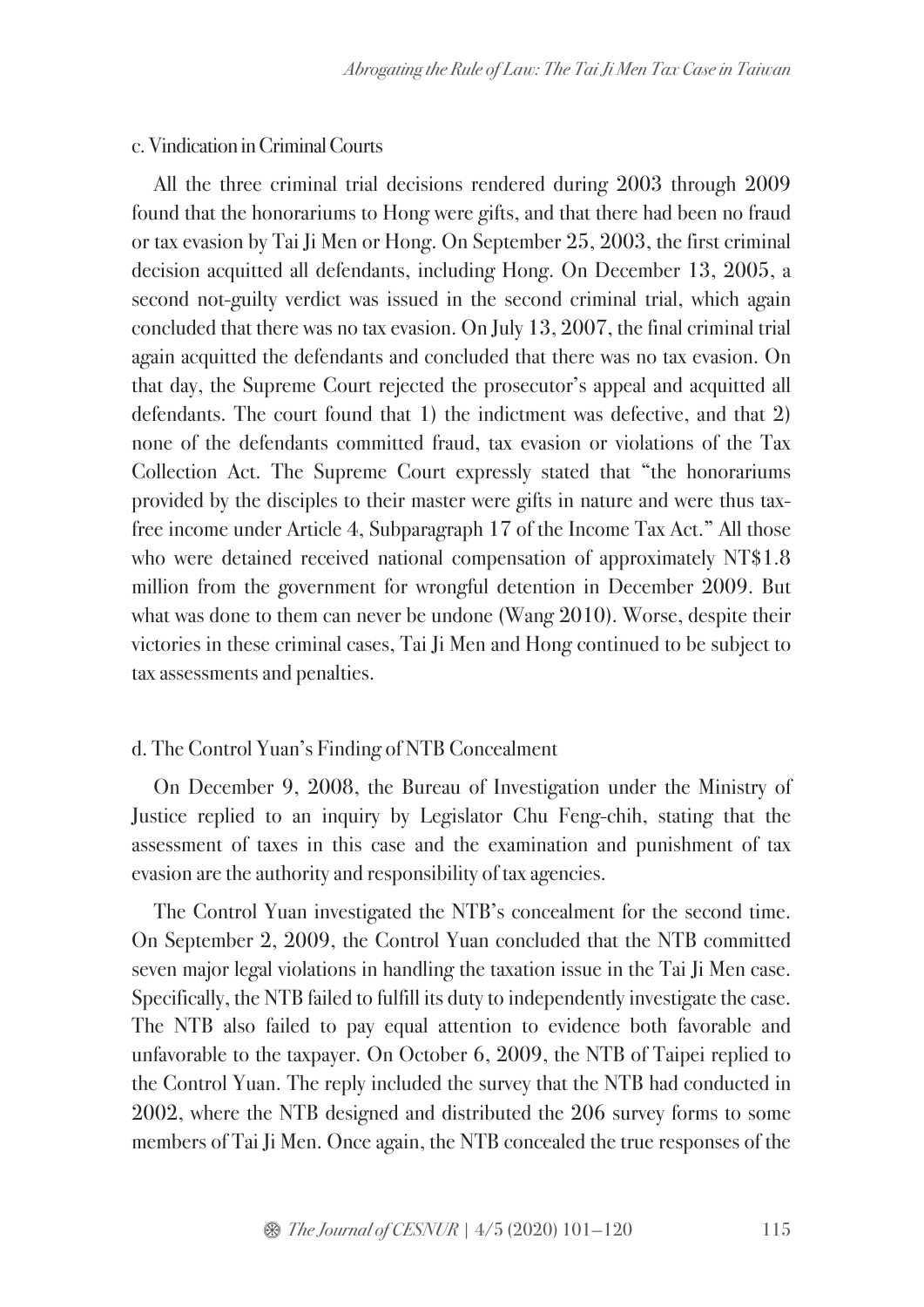206 Tai Ji Men members that the honorariums to the Hongs were gifts.

The Taipei High Administrative Court and the Supreme Administrative Court determined that the nature of the honorariums should be based on the actual survey results, which the NTB never itself released but which were independently verified by members of Tai Ji Men. On August 6, 2009, the Supreme Administrative Court rendered a final decision to set aside the NTB's tax dispositions. However, on October 30, 2009, the NTB of Taipei ignored that decision, and continued to impose taxes against Tai Ji Men, treating it as a cram school.

5. 2011 to 2020: The Inter-Ministerial Meeting, the 7,401 Survey, Legislators' Joint Signature, the Taipei High Administrative Court, and the Auction of Hong's Properties

When visiting the Executive Yuan in 2010 and 2011, members of the Control Yuan urged on both occasions that the Tai Ji Men tax case be fairly dealt with. On July 1, 2011, the Presidential Office acknowledged that there was injustice in the Tai Ji Men case, after accepting a petition from Tai Ji Men members. The Presidential Office issued a letter requesting the Executive Yuan to follow the court decision and regard the honorariums to Hong as gifts and, therefore, taxfree.

Meanwhile, on December 9, 2011, Secretary General Lin Join-sen of the Executive Yuan organized an inter-ministerial meeting for the purpose of resolving the Tai Ji Men tax case once and for all. The attendants included the NTB, Minister of Finance Lee Sush-der, Deputy Minister of Justice Chen Mingtang, Chief of Taipei Tax Administration Chen Jin-jian, the Director-General and the Supervisor of the Legal Office of the NTB of Taipei, the attorney for Hong and his wife, the representatives of Tai Ji Men members (see, in addition to Tan, Ding, and Huang 2016, *Global People Daily News* 2015).

At the meeting, the attendants adopted a resolution. Among other things, the resolution declared that: 1) the indictment in the criminal case should not be used as the basis of taxation; and 2) the tax administration should bear the burden of proof under Article 12-1 of Tax Collection Act. Accordingly, the NTB of Taipei should conduct an open survey on the nature of the honorariums to Hong over a period of two months. If the results of the survey would indicate that the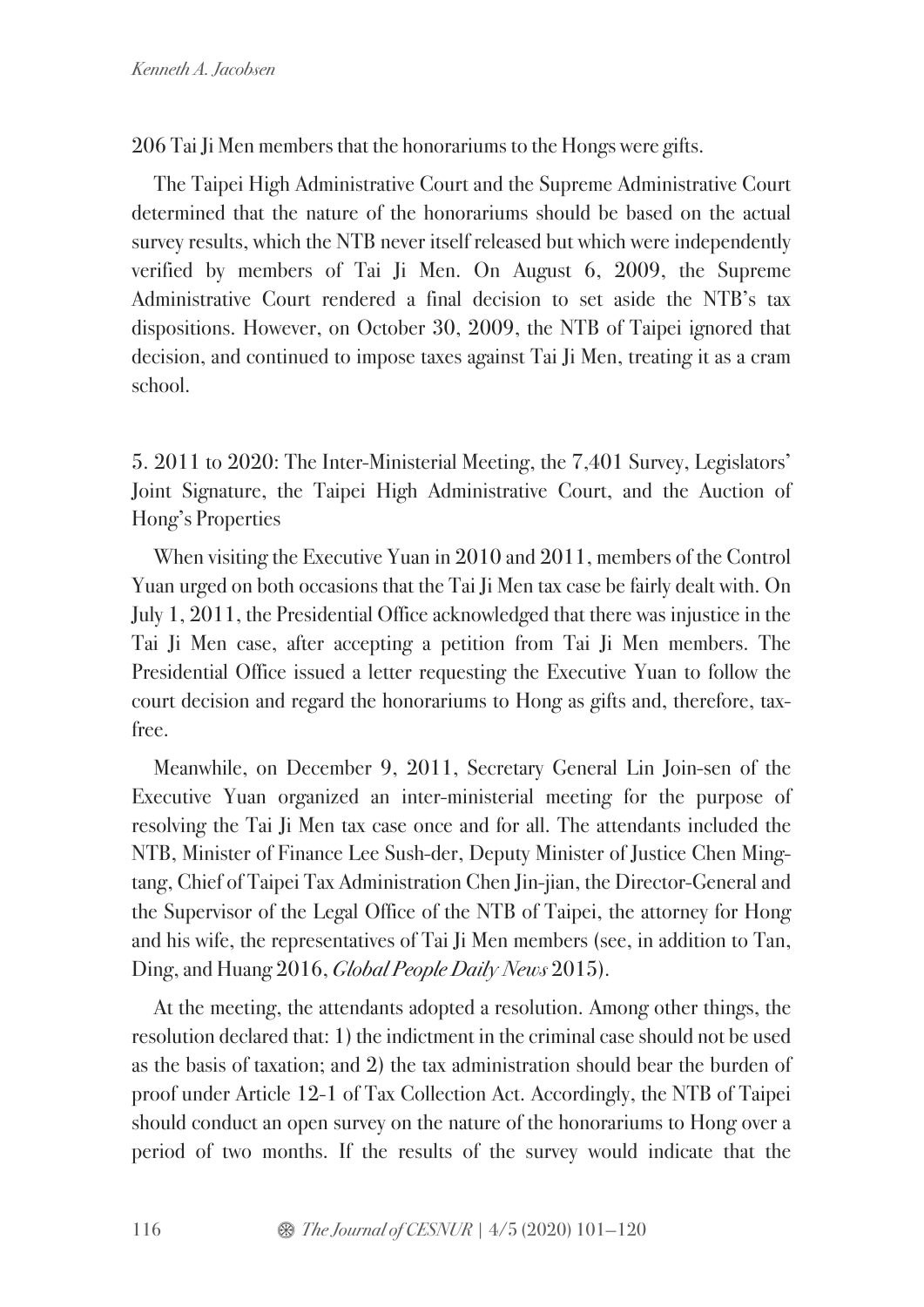honorariums were gifts, they should not be taxed pursuant to law. If anyone claims the offering as tuition fees, the case should be processed accordingly.

On December 16, 2011, the NTB of Taipei called the 2074<sup>th</sup> Reconsideration Committee meeting, indicating that it agreed to the resolutions made at the interministerial meeting. The NTB issued the Tsai-Pei-Guo-Shui-Fa-2-Tzu-No.100024971 announcement about the agreement on the same day. On December 16, the announcement was posted in the NTB's website and offices for two months, and published in domestic and overseas newspapers. On the same day, an open survey targeting all citizens was launched via the Internet and domestic and overseas newspapers. This was the two-month open survey that the NTB committed to conduct, in order to resolve the nature of the honorariums to Hong by Tai Ji Men members.

On February 19, 2012, the results of the survey revealed that all of the 7,401 survey forms indicated that the honorariums to Hong were gifts. No respondents indicated that the honorariums were tuition fees. Despite these results, and the ministers' agreement to abide by this survey process, the NTB issud a tax bill again when Chang Sheng-ford took office as the Minister of Finance. Eventually, the NTB ignored the outcome of the open survey, and treated half of the honorariums to Hong as tuition and the other half as gifts. On September 3, 2012, Tai Ji Men again filed an administrative appeal. However, on November 18, 2013, the Ministry of Finance (with Chang Sheng-ford as its Minister) rejected the administrative appeal.

On November 8, 2013, 33 legislators of the Legislative Yuan introduced a proposal for which joint signatures were collected to request the Ministry of Finance to cancel the latest tax assessment, pursuant to the resolution adopted at the December 9, 2012 inter-ministerial meeting, and based on the outcome of the open survey by which all of those ministers and departments (including the Minister of Finance and NTB) had explicitly agreed in writing to abide. However, the NTB ignored the outcome of the open survey and continued to impose illegal taxes.

On March 24, 2015, the Taipei High Administrative Court ruled in favor of Tai Ji Men regarding the 1996 income tax assessment, setting aside the assessment on the ground that the tax dispositions violated evidentiary rules and logical principles, and that the NTB of Taipei had never properly explored the nature and characteristics of Tai Ji Men and the honorariums given by its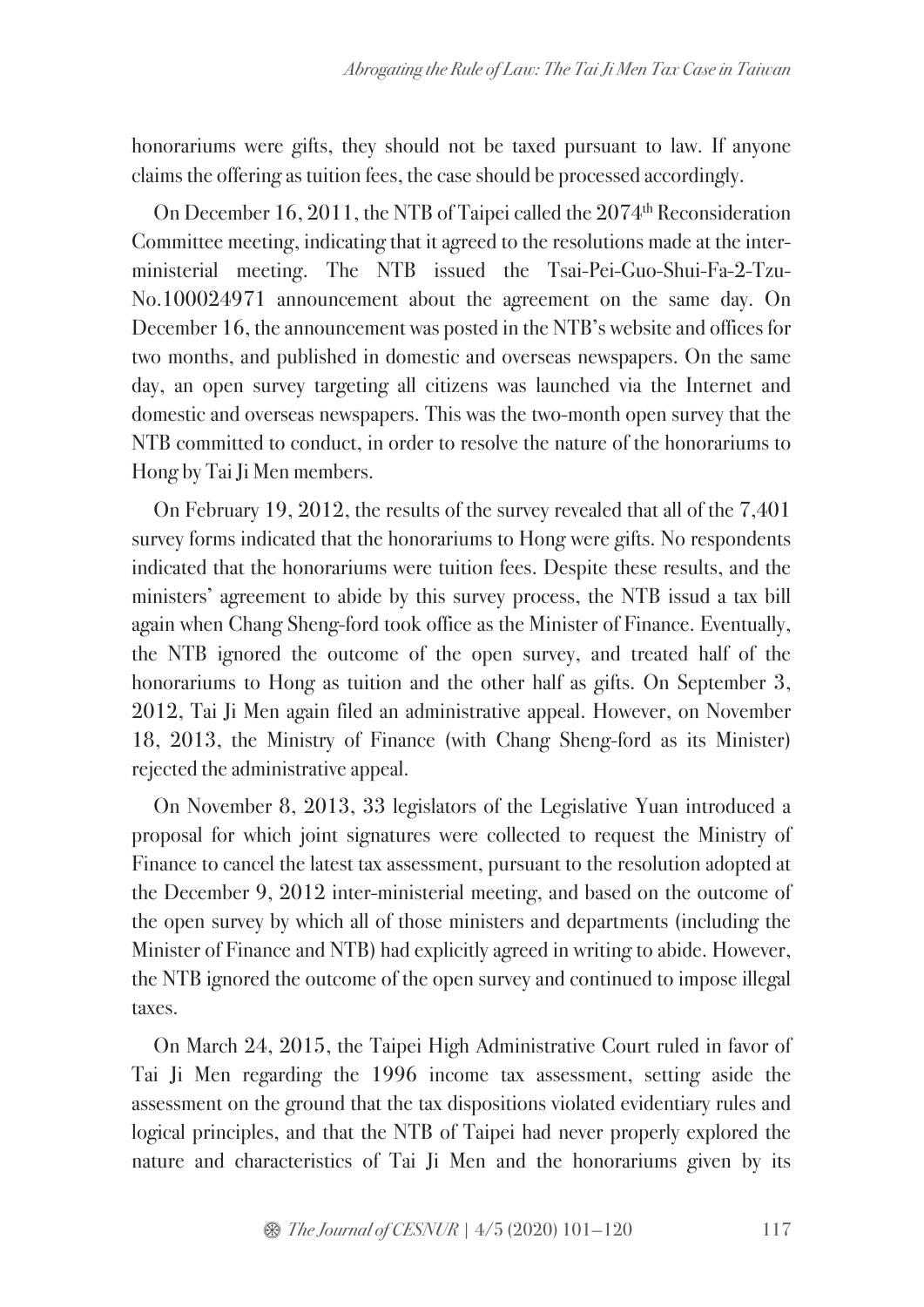members. On July 9, 2015, the Supreme Administrative Court rejected the appeal of the NTB of Taipei. The Administrative Court remanded the case to the NTB of Taipei for a legally appropriate disposition, while Hong's assets remained in jeopardy.

The Administrative Court set aside the illegal tax assessments from 2013 through 2015, and other challenges had similarly been successful for other years, but the NTB and Minister of Finance refused to remove the unlawful assessments and penalties for a six year period from 1991 to 1996. Thus, despite successes in every venue imaginable under Taiwan's Constitutional system of government, Tai Ji Men and Hong remained under attack by the same forces that initiated this threat more than two decades before.

In 2018, the Supreme Administrative Court ruled against the NTB in yet another case, finding that Tai Ji Men is an academy of Qigong, martial arts, and self-cultivation, not a cram school—the entire basis of the NTB's illegal tax assessments.

Based on decisions of the Criminal Division of the Supreme Court in 2007, the Taipei High Administrative Court in 2015, and the Supreme Administrative Court in 2018 (copies of the decisions are in the author's possession), and under pressure from other sources, both the National Taxation Bureau of Taipei and the National Taxation Bureau of the Central Area finally, after more than two decades, corrected the tax amounts for the honorariums for years 1991, 1993, 1994, 1995, and 1996 to zero. But in an apparent vendetta against Tai Ji Men and Hong, and in likely retaliation for their vindication in those other cases, these agencies continued to pursue taxes and fines for 1992, until in 2020, despite street protests with thousands of participants in Taiwan and statements by international scholars and human rights activists, properties belonging to Hong were seized and auctioned.

# *IV. Miscarriage ofJustice and Abuse of the Role of Law*

Hong's supporters, loyal members of Tai Ji Men throughout the world, have taken their case to the court of public opinion in the international community, including the United Nations (UN), couching the conflict as a violation of human rights (*Digital Journal* 2010). And so it is. But one impediment to gaining any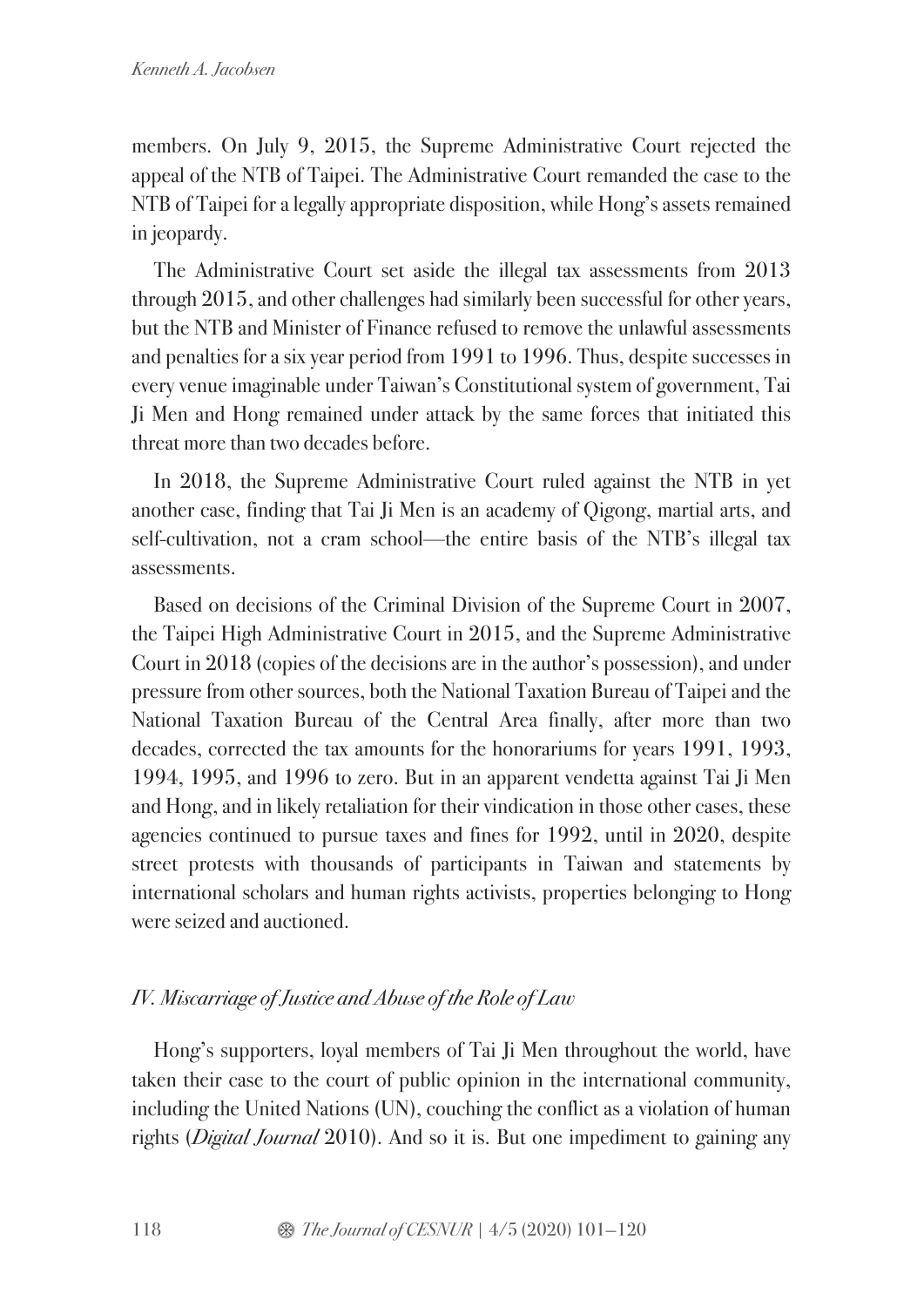traction in that forum is Taiwan's unique status in the international diplomatic community.

Taiwan is not a member of the United Nations or its sub-organizations. Only sovereign states enjoy membership in the UN. China claims Taiwan as part of its territory, and denies that Taiwan is a sovereign state, thereby depriving Taiwan of the international diplomatic muscle that other nations might enjoy through UN membership. China has the further advantage in that it is one of the five permanent members of the Security Council. China also enjoys increasing international clout outside the UN system. The Taiwan government in Taipei does not engage in consultations with Beijing on its participation in international organizations, while Beijing continues to openly reject the possibility of expanding Taiwan's presence in international organizations (Winkler 2012).

Protests to these international human rights organizations, at least those connected directly or indirectly to the UN, will produce uncertain results for Tai Ji Men and Hong. But the Taiwan government, particularly the current administration, is not immune from forces that can shape its international stature as a Constitutional democracy. The ongoing tax case against Tai Ji Men does nothing to advance that goal, and continuing this sordid saga may undermine its perception as a modern, advanced nation dedicated to the Rule of Law. Certainly, criminal charges levied against one of its own citizens for "raising goblins" will do nothing to advance Taiwan's prestige on the international stage.

But setting aside questions of geopolitical sovereignty, there nevertheless are disturbing questions of due process and violations of the Rule of Law that should trouble any Constitutional democracy, which Taiwan professes to be. Tai Ji Men appears to have followed all of the rules—and won. That is, Hong and his followers were successful in the criminal courts, in administrative hearings, before legislative bodies, and even before the Constitutional branch of Taiwan government explicitly charged with reining in wayward politicians and bureaucrats—the Control Yuan. But to what avail? It appears none. How can there be a right without a corresponding remedy? Availing oneself of the "process" that is "due" is meaningless, unless the outcome of that "process" yields results that are consistent with the ultimate decision and are legally enforceable. Otherwise, as with Tai Ji Men, the Rule of Law is a hollow platitude.

Which raises the even larger question—how can a few rogue bureaucrats defy the findings and directives of virtually every branch of Constitutional authority in the country to bring a lawful organization and its leader to their knees, and